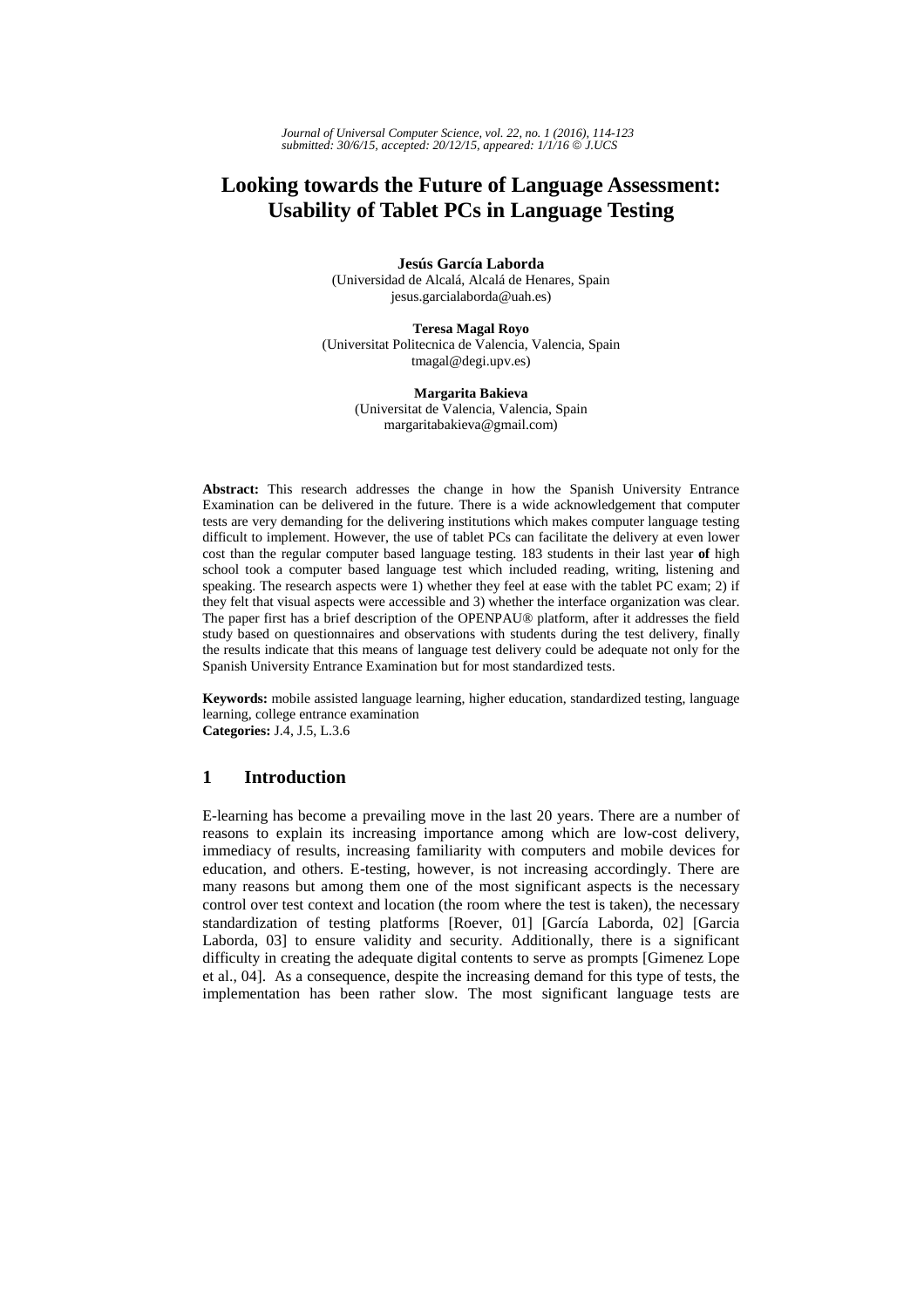administered by large organizations such as the Educational Testing Service (ETS) which administers the TOEFL (Test of English as a Foreign Language), TOEIC (Test of English for International Communication), Graduate Record Examination (GRE) General and Subject Tests, or the British Council with the Cambridge Suite and the International English Language Testing System (IELTS). However, up to this point, these tests are delivered in specially designed locations with very specific setting technical conditions. This is thus a major constraint for state exams worldwide which are usually delivered at a much lower expense and usually supervised by regular teachers and not by professional examiners. Therefore, one significant need is providing educational administrators with a valuable tool that can be accessible and adaptable to more general conditions than those met by testing centers run by ETS, Pearson® or the British Council®.

Ubiquitous learning is currently an adequate mode of facilitating test delivery in a range of different contexts both across the country and within an educational setting. For instance, mobile devices permit rural schools to be reached even in the most distant locations and also make available a large number of rooms / classes while for traditional desktops only a limited number of computer rooms or computer labs can be used for e-learning [Kukulska-Hulme, 05] or to deliver tests. This has positive effects on standardized tests because more schools can serve for testing and also because, in not a few cases, students do not need to move to external testing centers (in Spain this distance can be up to 100 km.).

Familiarity with mobile devices is also a significant asset in this kind of delivery. These applications are of common use for both ludic and learning aspects. While it is debatable if most students use it for educational purposes, certainly they are familiarized on how to operate them and especially how to get the best from them. They use these devices for communication and most relevant aspects of their lives. Thus, the old paradigm of technology familiarity has been overcome for the younger potential testees.

The main goal of this innovative research was to investigate whether participating students can adapt to the use of mobile devices for language testing. As a consequence, the general aim of this research is to foresee if technical issues can arise from the use of tablet PCs in language testing. Therefore, this research intends to contribute to the comprehension of the key matters in the future implementation of similar tests not only in Spain but worldwide. In this sense, this study with its limitations is an in-depth first approach to a matter which may be familiar in a near future.

The research aspects were 1) whether they feel at ease with the tablet PC exam; 2) if they felt that visual aspects were accessible and 3) whether the interface organization was clear.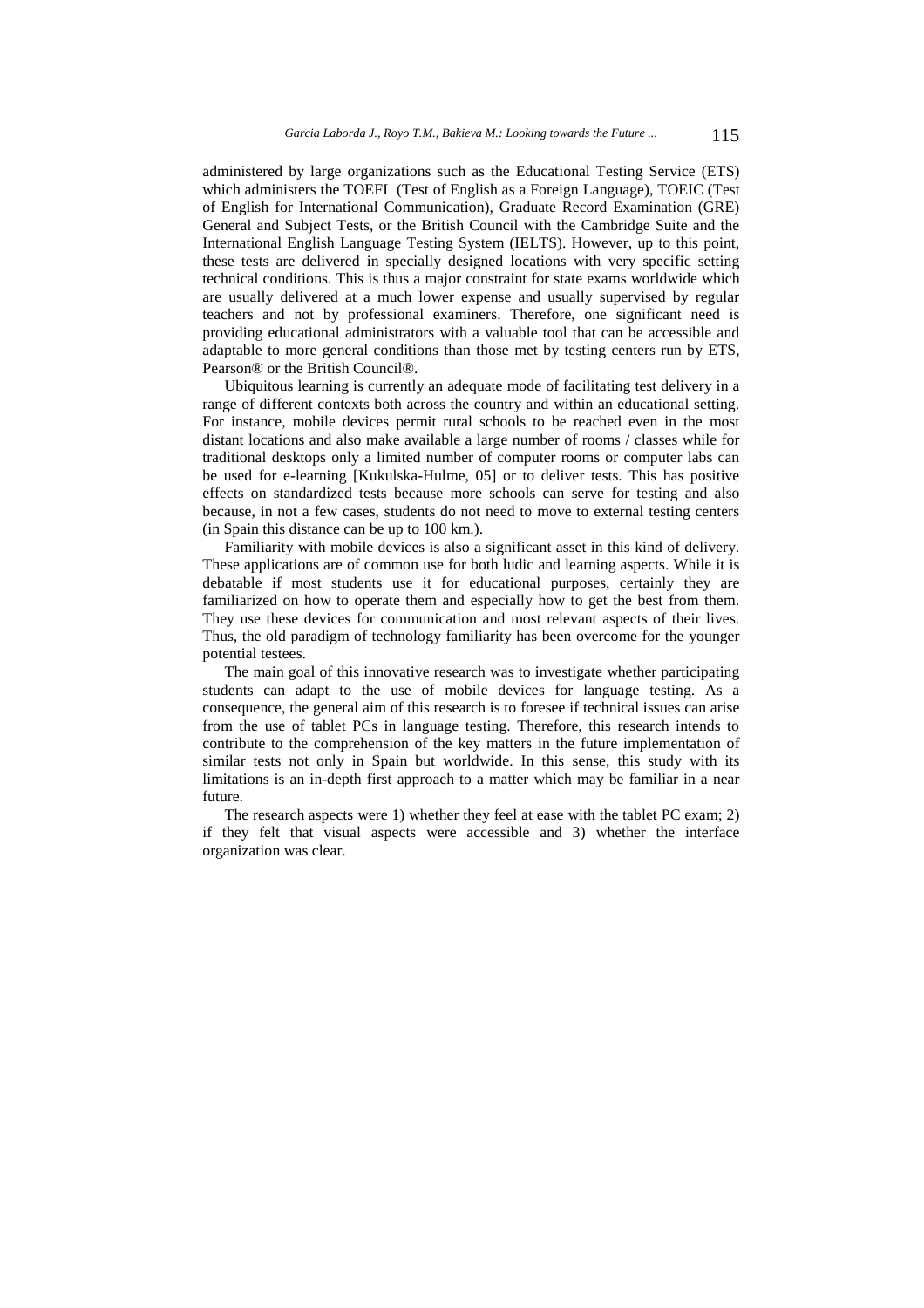### **2 User adaptation through multimodal navigation**

As mentioned in the introduction, in language testing students need to feel at ease or, at least, not feel that the effect of recording their speaking will have a negative effect on their performance. The research team considered that the behavior of a computer while taking a test should be agile, easy and verifiable (and reliable in recording the testee's performance). Obviously, although the students already know the objectives and how the exam will be like on pen-and-paper, things can be extremely different when they have to face an interface full of icons, supported by images and texts where notions of navigability are necessary. In fact, even today computers cannot be said to have an invisible effect in language testing while their move in e-learning is more and more evident each day. Thus, the interface will necessarily be aimed not only to the final users but also to the task to be deployed.

Mobile devices usually meet a set of functional and aesthetic criteria that have a direct influence on the user's response to a certain task. In the case of a foreign language exam where tasks include speaking and writing in a foreign language, mobile devices require an interface adaptation so that the visual elements can be recognized easily [Magal-Royo et Al., 06]. That is the reason why research on the adaptation of graphic textual contents in mobile devices progressively focuses not only on a usable interface but on the development of a multimodal interaction that enables the choice (whether through the keyboard or the microphone) that best adapts to the testee's needs and facilitates navigation.

Given the difficulties to achieve the universal accessibility for the user, currently the idea of free choice of mode of interaction device-user has been developed. For instance, if a testee has some kind of visual problem he may want to concentrate on the test itself rather than on navigation and would prefer using his voice for such operation [Sharma et Al. 07]. In this way, multimodality in computer based language testing obviously also enhances the power of user-device synchronous interaction [Oviatt and Cohen, 08] [Oviatt and Larson, 09].

Until lately, the most common means of computer-user interaction where the keyboard and the mouse, and in the last few years haptic sensors, tactile screens and voice recognition among others, are helping to facilitate the user interaction with the computer and the versatility between user and the mobile device is one the cornerstones in technical accessibility for future educational devices [Magal-Royo et al., 10].

In the OPENPAU® project, the research team considered that students should have, at least three multimodal ways of interaction for tablet PCs: voice recognition (currently in revision after the first trials), touch screen, and keyboard for the large composition. Therefore, the research team considered that this evolution towards an architecture based on a multimodal organization was an asset which has never been implemented [Magal-Royo and Giménez Lopez, 11]. The OPENPAU® platform for language testing incorporates in its user-aimed architecture three main aspects:

- 1) The possibility of selection from three main means of interaction for navigation at the time of the test (keyboard, mouse and voice) (Figure 1).
- 2) Use of an interface with guided screens and online access based on an adaptable multiform navigator for different types of devices (including both mobile devices and desktop computers).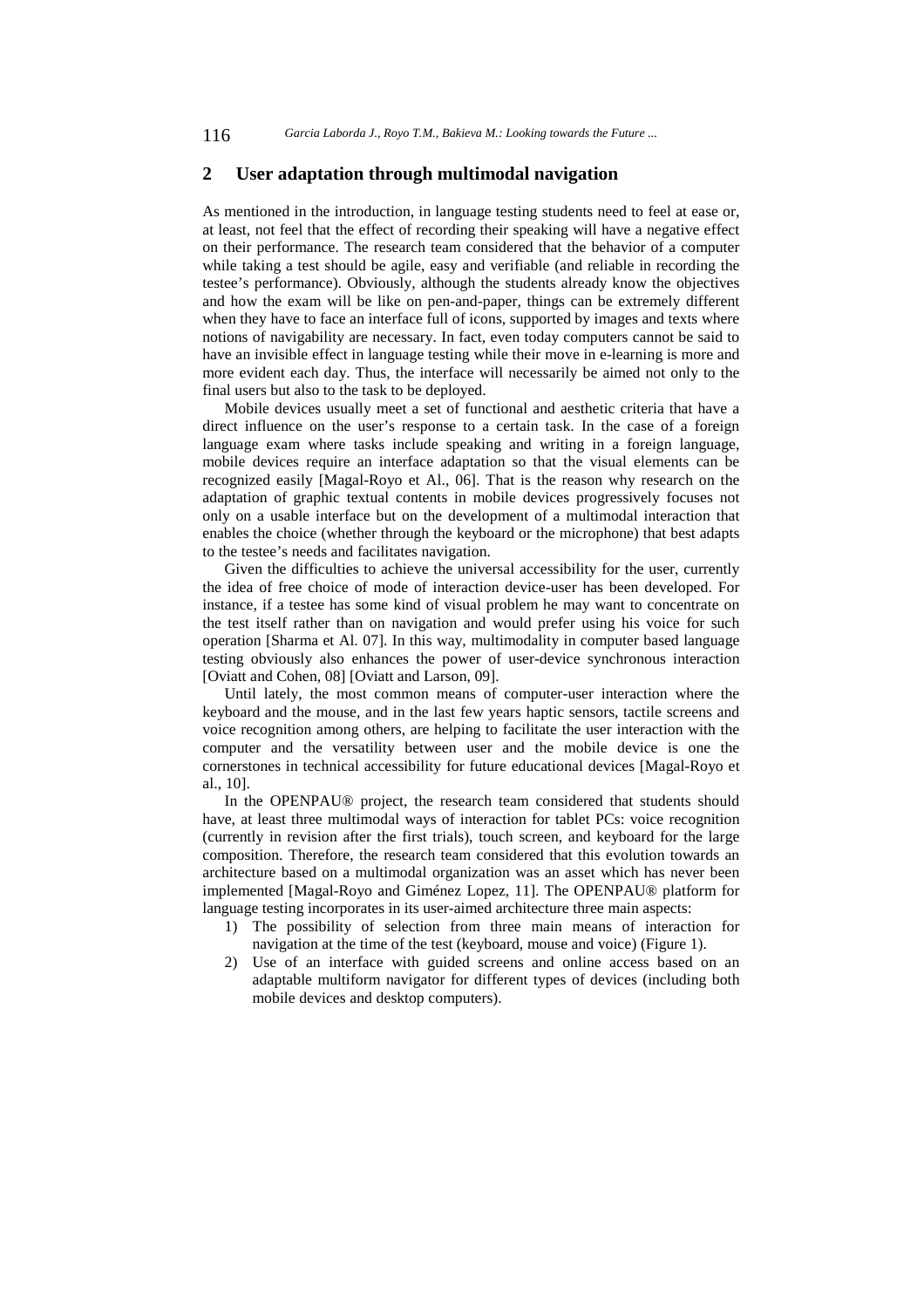3) The use and adaptation of Moodle® (Open Source) because of its broad use worldwide by many educational institutions (like the Spanish Ministry of Education).



*Figure 1: Selection of user-centered navigation mode in the OPENPAU® platform.* 

# **3 The OPENPAU® project of Mobile Language Testing**

From Chapelle's perspective [Chapelle, 12] testing serves to obtain evidence to support inferences about the testee's language competence. In the case of the Spanish University Entrance Examination (PAU henceforth) there are no formal rubrics but [García Laborda, 03] suggests that the foreign language section should serve to know whether students will have the language skills to favor their academic professional development. In this sense, mobile devices have an importance both linguistically and as a means of information retrieval. In this sense, a mobile test would meet standards of validity of delivery and reliability.

The OPENPAU® project started in 2010 as a way to find the adequate delivery means (whether face to face to technology based) [Garcia Laborda, Magal Royo, Litzler & Gimenez Lopez, 13]. The platform (figure 2) has four sections. Each corresponds to one specific skill (reading, writing, listening and speaking). The test comprises the following parts: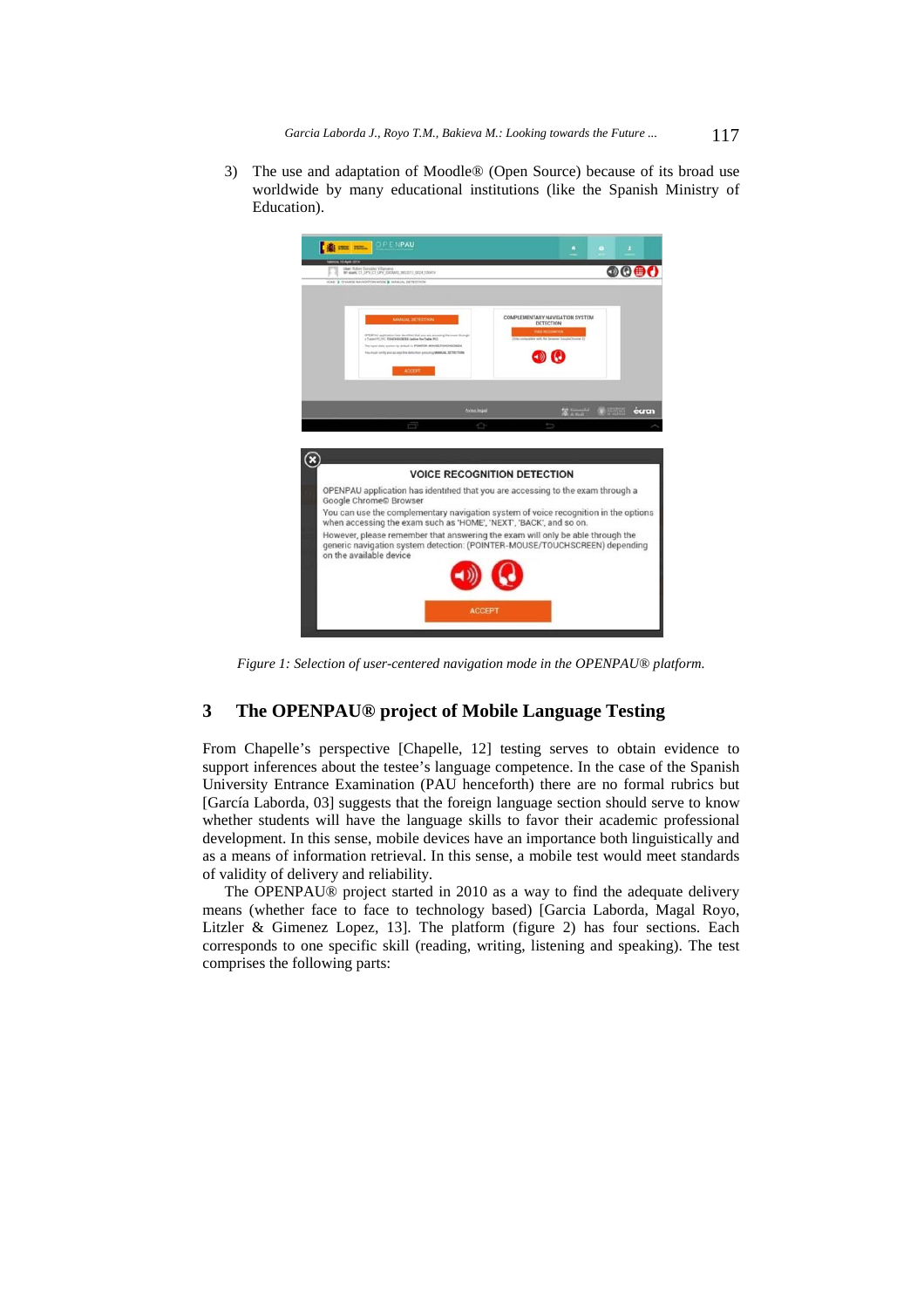- 118 *Garcia Laborda J., Royo T.M., Bakieva M.: Looking towards the Future ...*
	- a. Reading. A text followed by three main types of questions: multiple choice, True/False selection, and matching questions and responses.
	- b. Writing. An essay of variable length.
	- c. Listening. Three podcasts followed by the types of questions mentioned for listening: multiple choice, True/False selection and matching questions and responses.
	- d. Speaking. A video followed by four mini-clips where the students respond to three short questions and a longer two-minute longer speech (also prepared with pen and paper).

The OPENPAU® platform is especially attractive because it permits the user to select the type of interaction (keyboard, mouse or voice recognition) for the online test on a Chrome® browser. Thus, testees can progress or go back in the text by using voice recognition. As a consequence, navigability has been increased greatly by diminishing certain potential and physical handicaps that some students can have. However, voice recognition in this platform is still to be further developed.

The programming language used is based on source code specifically developed for Moodle©. The use of Moodle was considered for its flexibility because it permits generation and adaptation of contents not only for virtual classrooms (or labs) but also development of specific courses (which usually require standardized tests) and includes new tasks based on the use of sound, graphics and videos. The OPENPAU® assembly has been developed in XHTML+CSS so that it can be properly displayed on mobile devices such as tablet PCs. The OPENPAU® platform has two main differentiated environments based on Moodle©. The first is used for administration and management of users, exams, teachers and so on (backend) and the second is oriented towards the user (frontend) with a restrictive interface and formally adapted to the specifications of the PAU exam (Figure 2).



*Figure 2: OPENPAU® Platform architecture*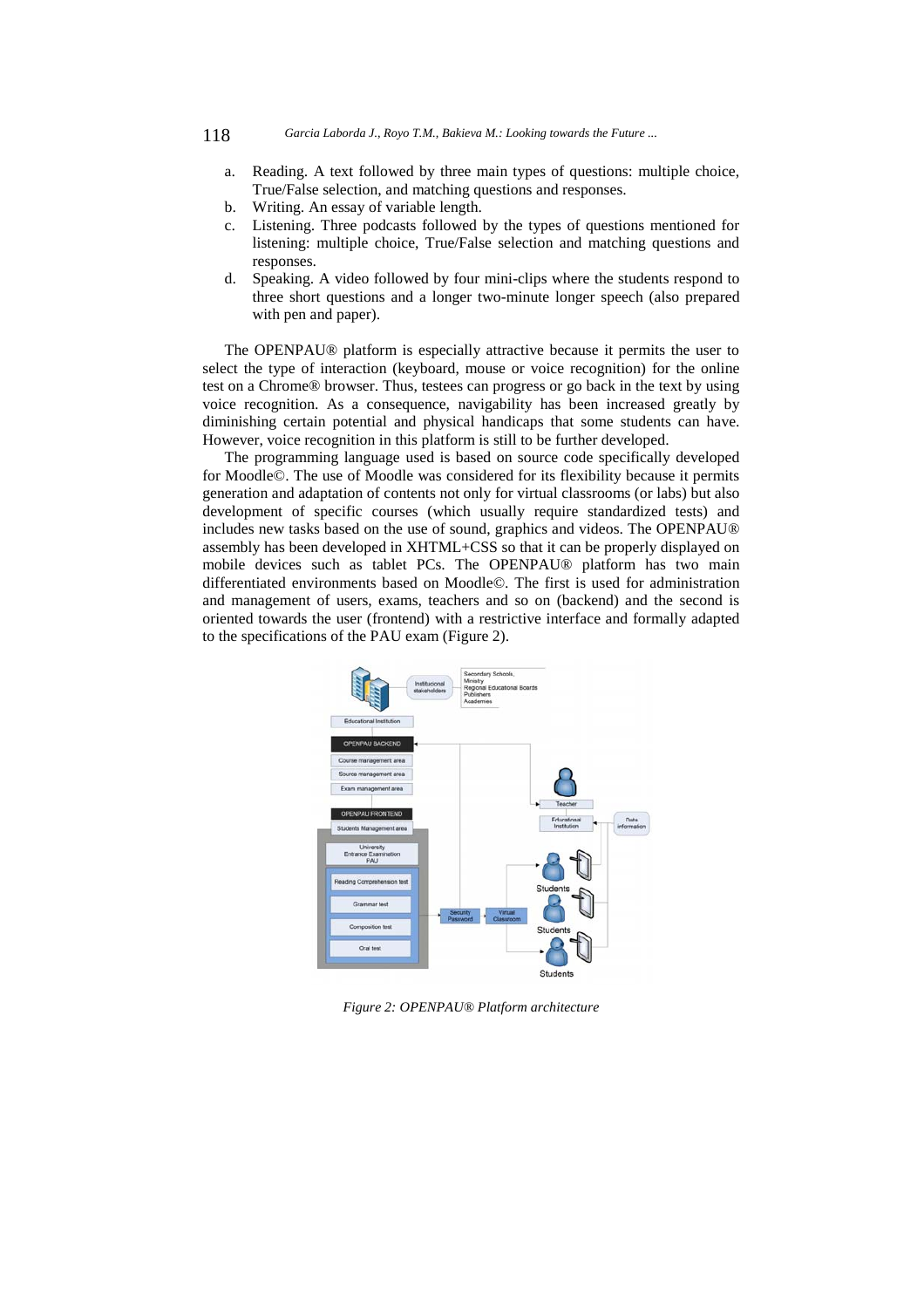The actual field research on functionality and usability was done with a tablet PC Wolder miTab EVOLUTION W2 10.1" HD IPS reinforced, with QUAD CORE, 16 GB, and a QWERTY BT keyboard. The user's frontoffice interface has been specifically designed for a language test according to Fulcher's principles of interface design for language testing [Fulcher, 14] (Figure 3). Navigation and other visual resources (Icons, help, etc.) have been limited to a minimum to avoid technology bias. Only the center of the interface changes according to the task. Task management, length and difficulty are carried out by the administrators in the backend section.



*Figure 3: OPENPAU® user's interface for language testing* 

# **4 Methodology**

#### **4.1 Participants and Design**

This research analyzes the participants' attitudes towards usability of the OPENPAU® platform in a test-like situation. Thus the study addresses the students' feelings as well as difficulties and advantages. To do so, the students first took the test on a tablet PC and then had the opportunity to see the version for desktop which, in fact, has a few minor differences in terms of interface but not in navigability.

The participants were 183 high-schoolers in their last year in school in Spain of different majors including Sciences, Social Sciences and Humanities from 7 high schools in Madrid and Guadalajara (Spain). The schools were located and classified as rural and urban as well as of higher and lower middle class. The research team considered that the limited number of extremely wealthy and depressed schools were not representative in these two provinces of Spain. The students had a homogenous school background and the variables of sex or social class, although important, were not considered significant at this point.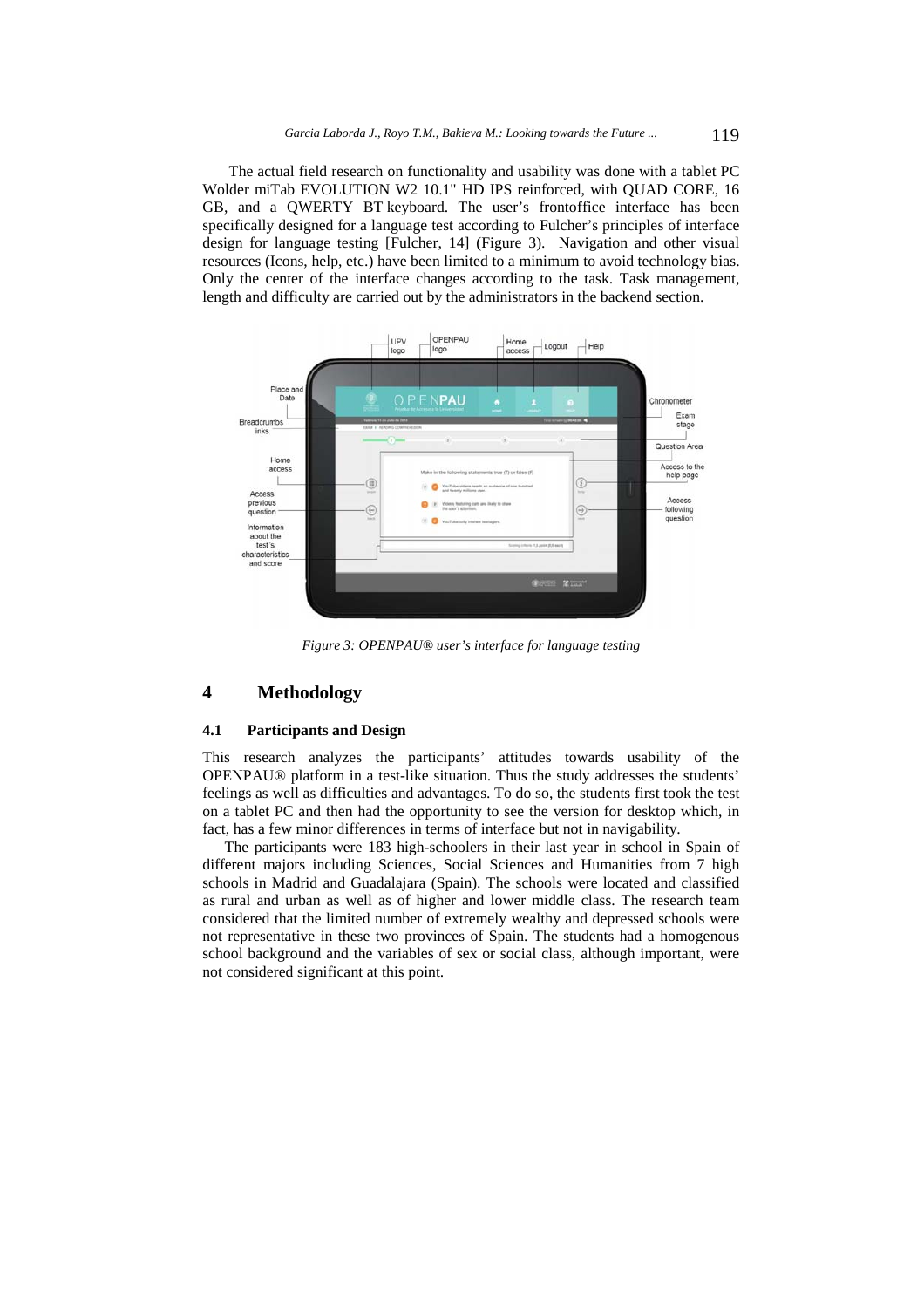Most of these students are from Spanish Peninsular origin but the sample also included Moroccan (4), Romanian (12), Bulgarian (2), English (1), Russian (1) and Chinese (4) which is an indicator of a variety of origins but the limited influence they could have in this research. Students had taken, at least, six years in English but most 12 because this subject is compulsory in Spain between  $1<sup>st</sup>$  and  $12<sup>th</sup>$  grade (all the years in primary and secondary school). Their English proficiency level was from almost beginners to higher intermediate, or A2 to B2 according to *The Common European Framework of Reference for Languages: Learning, Teaching, Assessment*. The research team did not know the students personally so they have little additional information on them.

 Although most students acknowledged that they had some kind of mobile device from a laptop to a tablet PC to a smart mobile phone, 84% recognized that their use of those devices for learning was limited to browsing information and, sometimes, doing some online exercises. The use for the English class was even more limited 34%.

#### **4.2 Data and Analytic Process**

In order to investigate this issue, the research team organized experimental sessions which consisted in first taking a real past test of the English section of PAU enhanced with listening sections and videos. First they did the full version on a tablet PC and afterwards a reduced version with a desktop computer. At the end of these two, they filled in a mixed quantitative/qualitative questionnaire with their experiences.

Questions in this questionnaire were organized into three main sections: 1) Overall sense of user's satisfaction; 2) attitudes towards visual organization; and 3) attitudes towards visual elements and icons. The first and the last questions in the questionnaire asked for more general opinions of satisfaction while the other four questions intended to see if the specifics of interface and architecture design form the final user's satisfaction. The responses were ranked in a Likert-scale from one to five with one meaning "I do not agree at all" and 5 meaning "I totally agree".

# **5 Results**

The results herby presented (table 1) are based on a selection of items from a larger questionnaire mostly revolving around usability and final impression after the use of tablet PCs. In this section we present three kinds questions: general impressions, visual organization, internal organization and further applicability.

#### **5.1 Overall satisfaction**

The research team considered that ease of use would be desirable to achieve the "invisible effect" of technology on proficiency measurement. In that sense, there is a significant difference between those who believe that this platform is easy to use and those who do not  $(X^2=13.738; \text{ p-value}: 0.0002)$ .

The results of this question are similar to the last questions where most students (51%) observe that the things in the platform work as they expected them to  $(X^2=36.83; \text{ p-value: 0}).$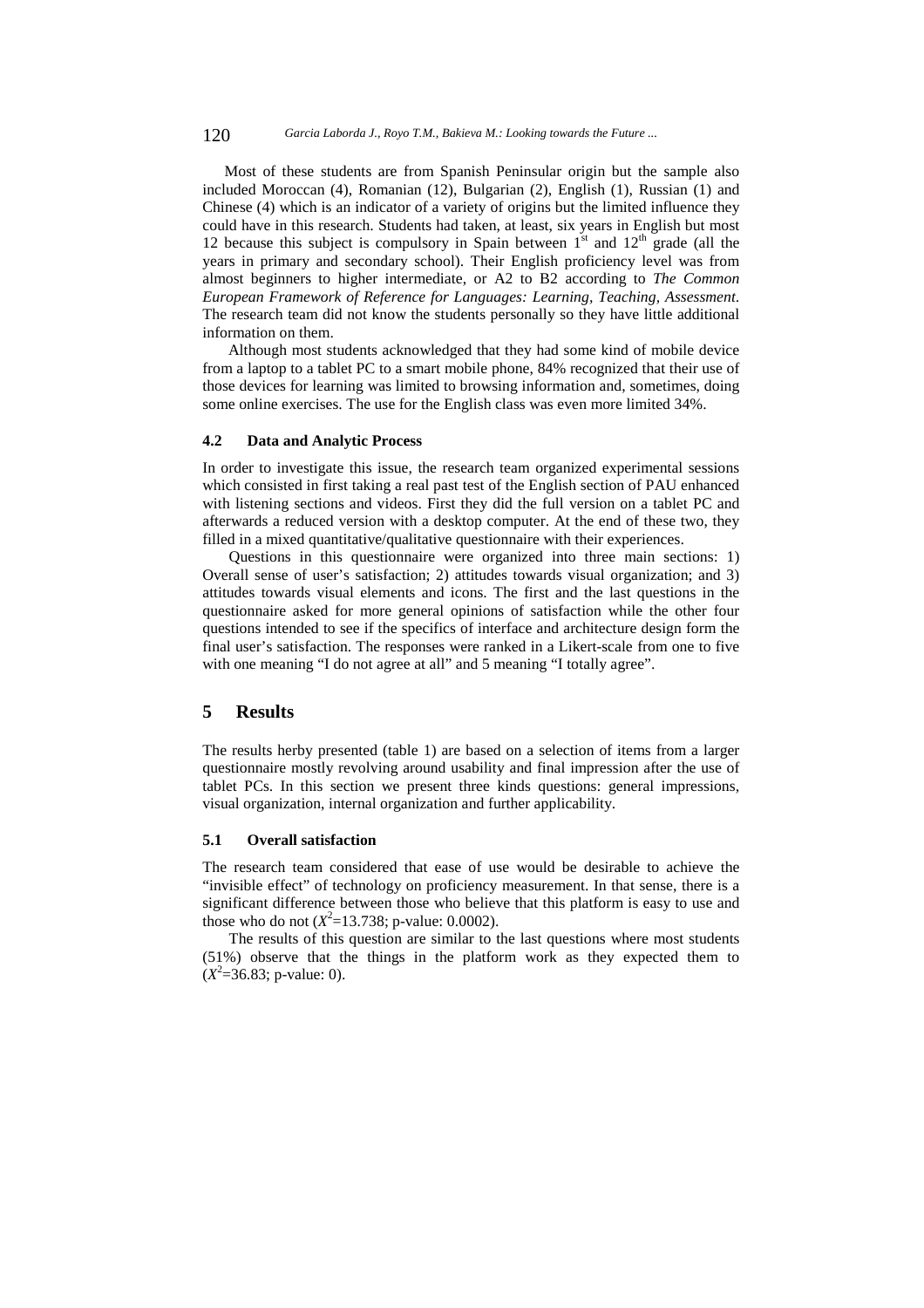|                                                                                                                                                                                                          | 1              | $\mathfrak{D}$ | 3    | 4    | 5        |
|----------------------------------------------------------------------------------------------------------------------------------------------------------------------------------------------------------|----------------|----------------|------|------|----------|
|                                                                                                                                                                                                          |                |                |      |      |          |
|                                                                                                                                                                                                          | Percentage (%) |                |      |      |          |
|                                                                                                                                                                                                          |                |                |      |      |          |
| 1. This type of interface is easy to use me                                                                                                                                                              | 16.5           | 7,8            | 26,1 | 27,5 |          |
|                                                                                                                                                                                                          |                |                |      |      | 2,       |
| 2. The visual organization seems appropriate for a<br>student of 10 grade $(4^{\circ}ESO)$<br>3. The visual organization seems appropriate for a<br>student of 12th grade (2 <sup>o</sup> Bachillerato). | 13.3           | 14,2           | 36,7 | 24,3 | $\Omega$ |
|                                                                                                                                                                                                          |                |                |      |      | 1,       |
|                                                                                                                                                                                                          |                |                |      |      | 5        |
|                                                                                                                                                                                                          | 12,8           | 10,6           | 23,4 | 25,7 | 2        |
|                                                                                                                                                                                                          |                |                |      |      | 7,<br>5  |
| 4. The interface elements allow me to easily move<br>around the application                                                                                                                              | 13,3           | 8,7            | 37,2 | 28,0 |          |
|                                                                                                                                                                                                          |                |                |      |      | 2,       |
|                                                                                                                                                                                                          |                |                |      |      | 8        |
| 5. The visual elements let me recognize the<br>important parts of the interface                                                                                                                          | 11,0           | 10,6           | 35,8 | 31,2 | 1        |
|                                                                                                                                                                                                          |                |                |      |      | 1,<br>5  |
| 6. There are things that do not work as I think they<br>should                                                                                                                                           | 11,0           | 13.3           | 24,8 | 21,6 | 2        |
|                                                                                                                                                                                                          |                |                |      |      | 9,       |
|                                                                                                                                                                                                          |                |                |      |      | 4        |

*Table 1: Results of the survey on the students' attitudes towards usability of the OPENPAU® testing platform.* 

### **5.2 Visual organization**

The results in this section are even clearer although there is a slight difference. The percentage of students who believe that the interface is clear is a bit higher for the  $12<sup>th</sup>$ graders. This may lead to considering that students in  $12<sup>th</sup>$  grade are probably more used to working with computers than their counterparts or they think that they have just evolved in the use of computers as learners. This can be especially seen in the "5" value which is 14% higher for  $12<sup>th</sup>$  graders than for  $10<sup>th</sup>$  graders. It is also worthy of note to see the degree of indecision in their consideration about tenth graders, especially because that experience is not so distant in their lives.

## **5.3 Visual elements**

A similar result can be seen in relation to the layout of the visual elements. Most students agree that the elements enable easy visual orientation (40% agree versus 23.4%) and that they show clearly what the important parts in the platform are (42.7% versus 21.6%). These two questions also show that a little more than one third of the students did not have a clear answer and, hence, did not position themselves on one side or the other.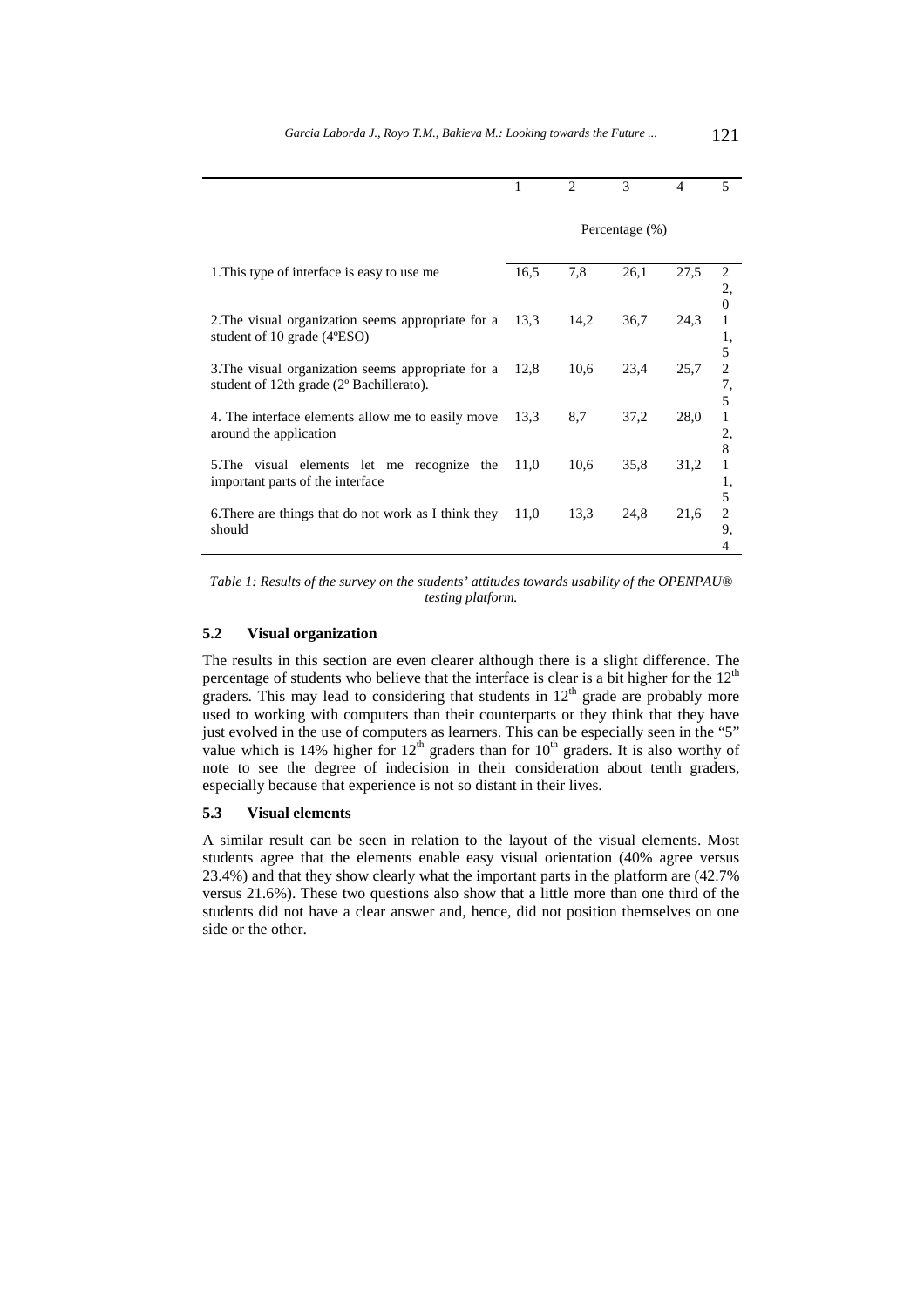### **6 Conclusions**

This research intended to investigate the students' attitudes and acceptance of a new platform for language testing for the PAU. This study displays a homogeneous picture of computer based language testing through tablet PCs. Although these students had never had any direct experience with computer assisted language testing, they still showed evidence of ability and did not show any rejection to being tested. However, the influence of the invisible effect of the delivery means is still to be debated for the further research. The responses clearly indicate that the suggested design could be valid but, as one of the limitations of this research, the reduced set of questions in relation to usability necessarily carries the need to continue researching in this sense, especially if the Ministry of Education or the regional boards are to finally implement the test on computers or, even better, on tablet PCs.

The findings of this research also facilitate the understanding of the students' preparation towards the implementation of the test. According to these results, students would be able to take the test without any sense of distress due to the use of technology. Thus, students' attitude towards technology integration, one of the main issues in computer language testing, would probably not have a significant initial effect. As mentioned, however, this notion should also be supported by more empirical evidence.

# **7 Future Work**

Further research includes the comparability of language test results with similar tests in pen and paper format. Nevertheless, if technology is initially not a constraint, despite the similarity of computer and pen-and-paper tasks, the increased richness of the new tasks could have a potential effect which has generally been considered positive but that needs specific study in the students' context and realities. Thus, more evidence is required before claiming the success of this means of test delivery. Still, even if the European Union is moving towards computer testing, educational administrators must be willing to make an initial financial effort in terms of software, hardware or staff training. Thus, additional research needs to be done to seek the real cost and benefits of implementing this new format for the PAU exam.

### **Acknowledgements**

The researchers would like to express their gratitude to the Ministry of Research and Innovation of Spain (MICINN) for supporting the development and implementation OPENPAU research project (FFI2011-22442) with cofounding with FEDER funds under the 2008-2011 plan.